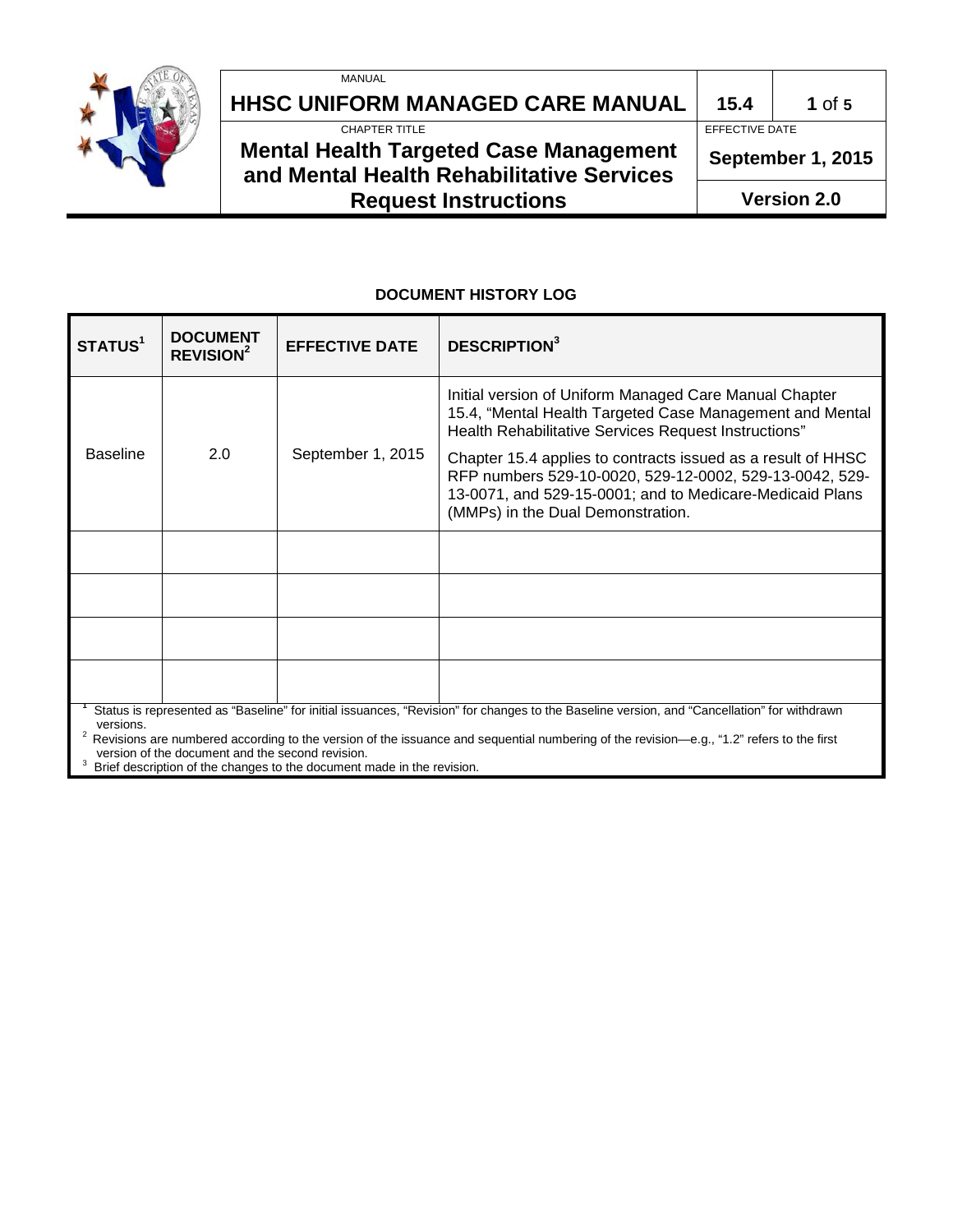

| MANUAL                                                                                     |                    |          |
|--------------------------------------------------------------------------------------------|--------------------|----------|
| HHSC UNIFORM MANAGED CARE MANUAL                                                           | 15.4               | $2$ of 5 |
| CHAPTER TITLE                                                                              | EFFECTIVE DATE     |          |
| <b>Mental Health Targeted Case Management</b><br>and Mental Health Rehabilitative Services | September 1, 2015  |          |
| <b>Request Instructions</b>                                                                | <b>Version 2.0</b> |          |

#### **Use of Texas Standard Prior Authorization Request Form for Health Care Services for Mental Health Targeted Case Management and Mental Health Rehabilitative Services**

#### **Applicability of Chapter 15.4**

This chapter applies to Managed Care Organizations (MCOs) participating in the STAR, STAR+PLUS, STAR Health, and STAR Kids Programs. References to "Medicaid" or the "Medicaid Managed Care Program(s)" apply to the STAR, STAR+PLUS (including the Medicare-Medicaid Dual Demonstration), STAR Health, and STAR Kids Programs. The term "MCO" may include health maintenance organizations (HMOs), exclusive provider organizations (EPOs), insurers, Medicare-Medicaid Plans (MMPs), and any other entities licensed or approved by the Texas Department of Insurance. The requirements in this chapter apply to all programs, except where noted.

#### **Purpose and Background**

Effective September 1, 2015, MCOs are required to accept the Texas Standard Prior Authorization Request Form for Health Care Services developed by the Texas Department of Insurance. A copy of the form can be found here: <http://www.tdi.texas.gov/forms/lhlifehealth/nofr001.pdf> . The instructions in this chapter are to be used if submitting the form for mental health rehabilitative services and mental health targeted case management. Providers may continue to submit, and MCOs are required to accept the Service Request Authorization (SRF) form (UMCM Chapter 15.2) until January 1, 2016.

#### **Section I - Submission**

*Issuer Name:* Include the Managed Care Organization (MCO) name

**Phone:** Insert MCO phone number

*Fax:* Insert MCO fax number

*Date:* Insert date authorization request form is completed by provider

#### **Section II - General Information**

*Review Type:* Leave both check boxes blank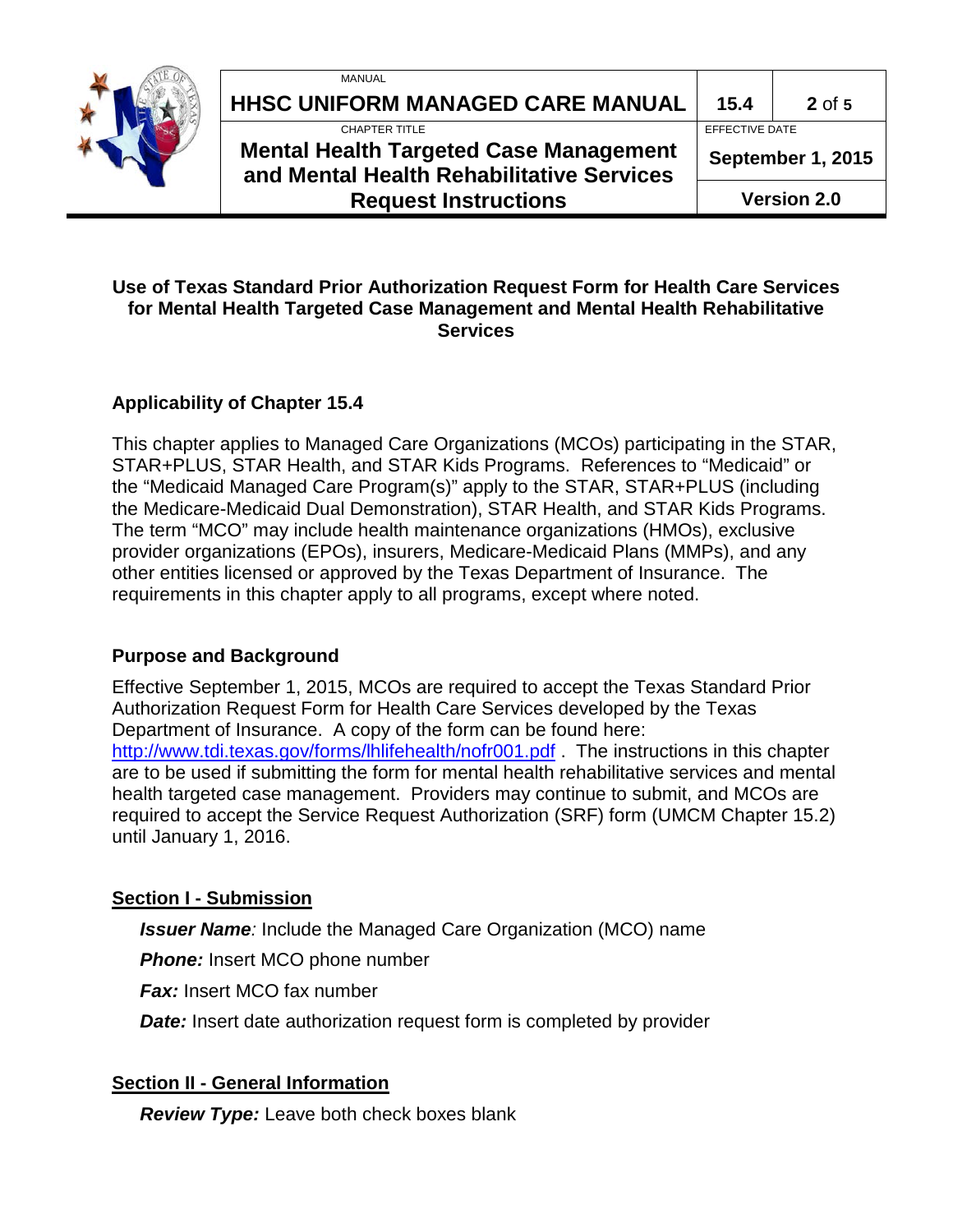



# **HHSC UNIFORM MANAGED CARE MANUAL 15.4 3** of **5**

CHAPTER TITLE EFFECTIVE DATE

## **Mental Health Targeted Case Management and Mental Health Rehabilitative Services Request Instructions**

**September 1, 2015**

**Version 2.0**

*Request Type:* Check "Initial Request" if the authorization form represents an initial assessment; check "Extension / Renewal / Amendment" if the authorization form represents a member reassessment

*Clinical Reason for Urgency:* Leave this box blank

*Previous Auth. #:* Leave this box blank

## **Section III - Patient Information**

*Name:* Include the member name

*Subscriber Name (if different):* Include "N/A" or leave blank

**Phone:** Include member phone number

*Member or Medicaid ID #:* Include member Medicaid identification number

*DOB:* Include the member date of birth

*Group #:* Include "N/A" or leave blank

**Sex:** Check the applicable box representing the sex of the member

## **Section IV - Provider Information**

#### *Requesting Provider or Facility*

*Name:* Name of provider agency

*NPI:* National Provider Identification Number of provider agency

*Specialty:* Include "Behavioral Health"

**Phone:** Provider agency phone number

*Fax:* Provider agency fax number

*Contact Name:* Name of person who can answer MCO questions related to authorization request

**Phone:** Phone number of person who can answer MCO questions related to authorization request

*Requesting Provider's Signature and Date (if required):* Include "N/A" or leave blank

*Service Provider or Facility*

Leave this section blank if provider is the same as the requesting provider. If different than the requesting provider, complete as specified below.

*Name:* Populate with name of provider agency.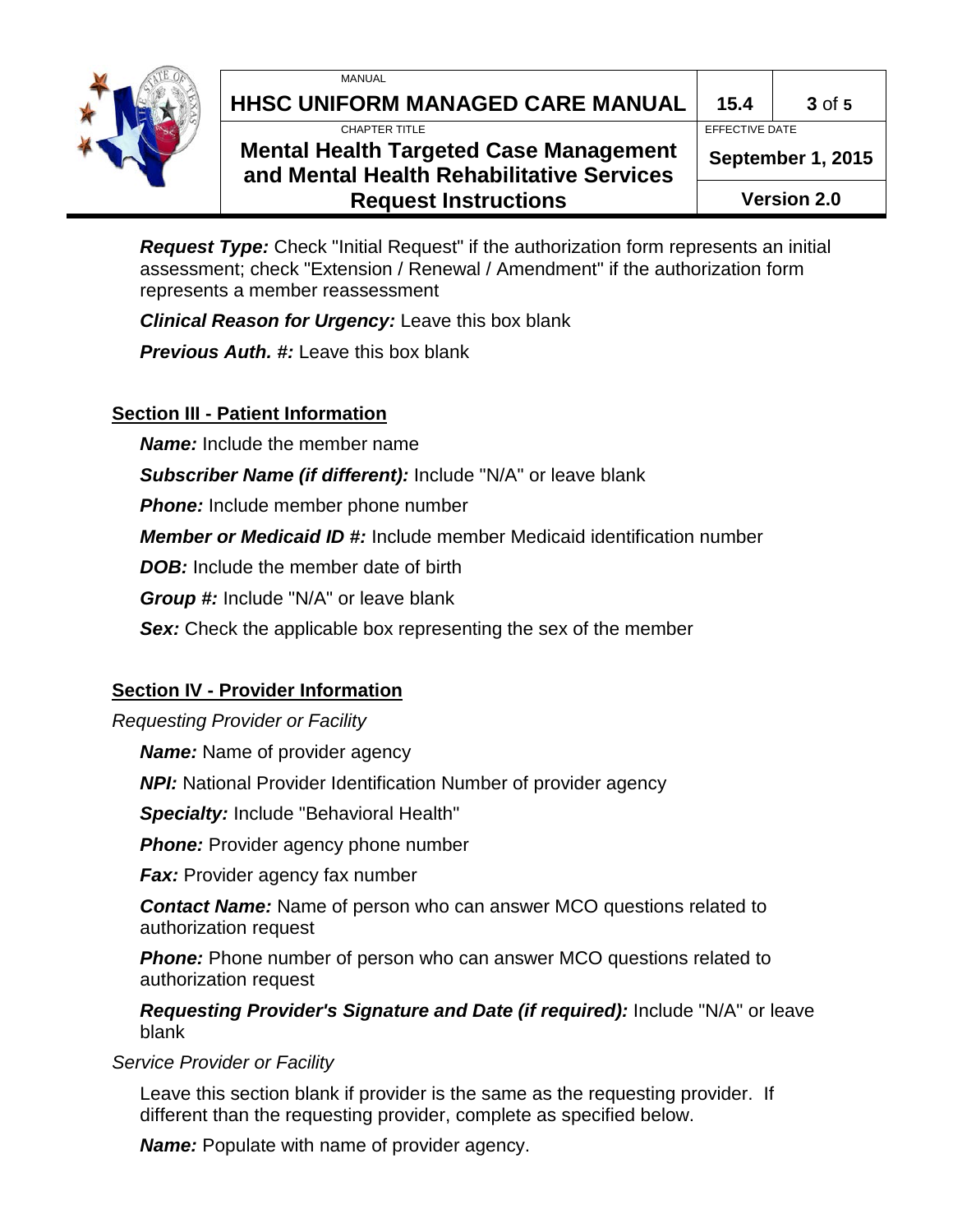



# **HHSC UNIFORM MANAGED CARE MANUAL 15.4 4** of **5**

CHAPTER TITLE EFFECTIVE DATE

# **Mental Health Targeted Case Management and Mental Health Rehabilitative Services Request Instructions**

**September 1, 2015**

**Version 2.0**

*NPI:* National Provider Identification Number of provider agency

*Specialty:* Include "Behavioral Health"

**Phone:** Provider agency phone number

**Fax:** Provider agency fax number

*Primary Care Provider Name:* Include "N/A" or leave blank

**Phone:** Include "N/A" or leave blank

*Fax:* Include "N/A" or leave blank

## **Section V - Services Requested**

*Planned Service or Procedure:* Include the level of care being requested by the provider. This may be the level of care generated by the Clinical Management for Behavioral Health Services (CMBHS) system, or it may be a clinician requested deviation.

*Code:* Include "N/A" or leave blank

*Start Date:* Include the service begin date generated by CMBHS

*End Date:* Include the service end date generated by CMBHS

*Diagnosis Description:* Include the member primary diagnosis. If using ICD code, note ICD version in heading

*Code:* Include the DSM or CPT Code applicable to the primary diagnosis

*Check Boxes: Inpatient, Outpatient, Provider Office, Observation, Home, Day Surgery, Other*: Check "other" and include "SB58"

*Check Boxes: Physical Therapy, Occupational Therapy, Speech Therapy, Cardiac Rehab, Mental Health / Substance Abuse:* Check "Mental Health / Substance Abuse"

*Check Boxes: Home Health, Number of Visits, etc:* Leave all fields in this row blank.

*Check Boxes:* DME, Number of Visits, etc: *Leave all fields in this row blank.* 

# **Section VI - Clinical Documentation**

- 1. Include the completion date of the Child and Adolescent Needs and Strengths (CANS) or Adult Needs and Strengths Assessment (ANSA).
- 2. If the level of care requested in Section V differs from the level of care generated from the CMBHS system, the provider should include the term "Deviation" followed by a justification for the deviation.